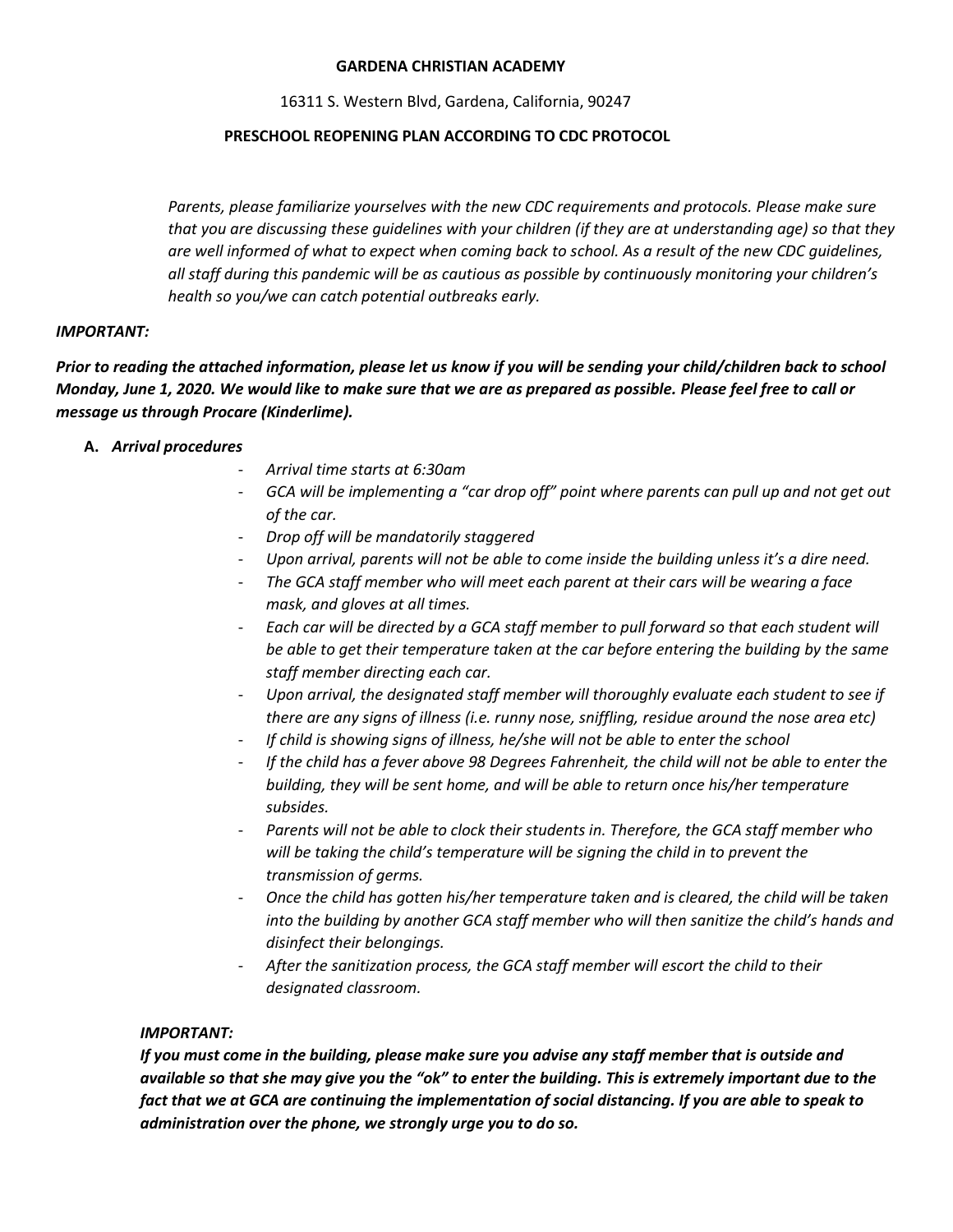*\*\*\*Due to the new rules and regulations, if your child/children aren't here before 9:15am, your child will not be able to come to school for that day. We apologize in advance. \*\*\**

*\*\*Each teacher will be required to wear a mask during all school hours when in the presence of the children and othere\*\**

# *A. Lunch Procedures and Clean Up*

- *Before lunch, each child will be escorted to the restroom by their teacher to use the restroom, and to wash their hands before eating lunch*
- *Each child will be required to wash their hands for at least (20) seconds before sitting down to eat their food.*
- *During lunch hours, which are currently modified for the time being due to the required social distancing, each class will be eating their lunch in their classrooms separate from all the other classrooms.*
- *After lunch, the children will then be directed to sit on the floor, 6ft apart, so that their teacher will be able to clean and sanitize their eating area.*
- Tape markers will be outlined on the floor, tables, and anything else to create lines or squares to show the kids where to stand and or sit for distancing.
- *This includes but is not limited to:*
	- *Chairs*
	- *Tables*
	- *Handles*
	- *Lunch pales (if brought from home)*
	- *Individual cups*

### *B. Bathroom Procedures*

- Only **(2)** kids at a time in the bathroom (with **(1)** toilette between each child for separation)
- Assure each child washes their hands thoroughly for (20) seconds
- After a child has used the restroom, the designated teacher will then disinfect the toilettes, and sinks the child utilized.
- The bathrooms will be thoroughly sanitized with Clorox/Lysol wipes. If we run out of either, we will then resort to a non-tyrannous disinfectant spray so that the children will be protected and not exposed to dangerous chemicals.

# *C. Naptime Procedures (Beds)*

- Before the children lay down for nap time, each teacher will sanitize each sleeping pad before laying them out and putting the bedding on each.
- Each child will use the same sleeping pad every day
- Child will be 6ft apart from other children while sleeping during nap times.
- Child will be required to bring a CLEAN sheet and blanket the beginning of each week in a clean clear bag.
- Child will also be required to take the same sheet and blanket home to be cleaned at the end of each week.
- Each individual child's sheet and blanket will be placed back inside their clear bag and kept safely in each child's individual locker.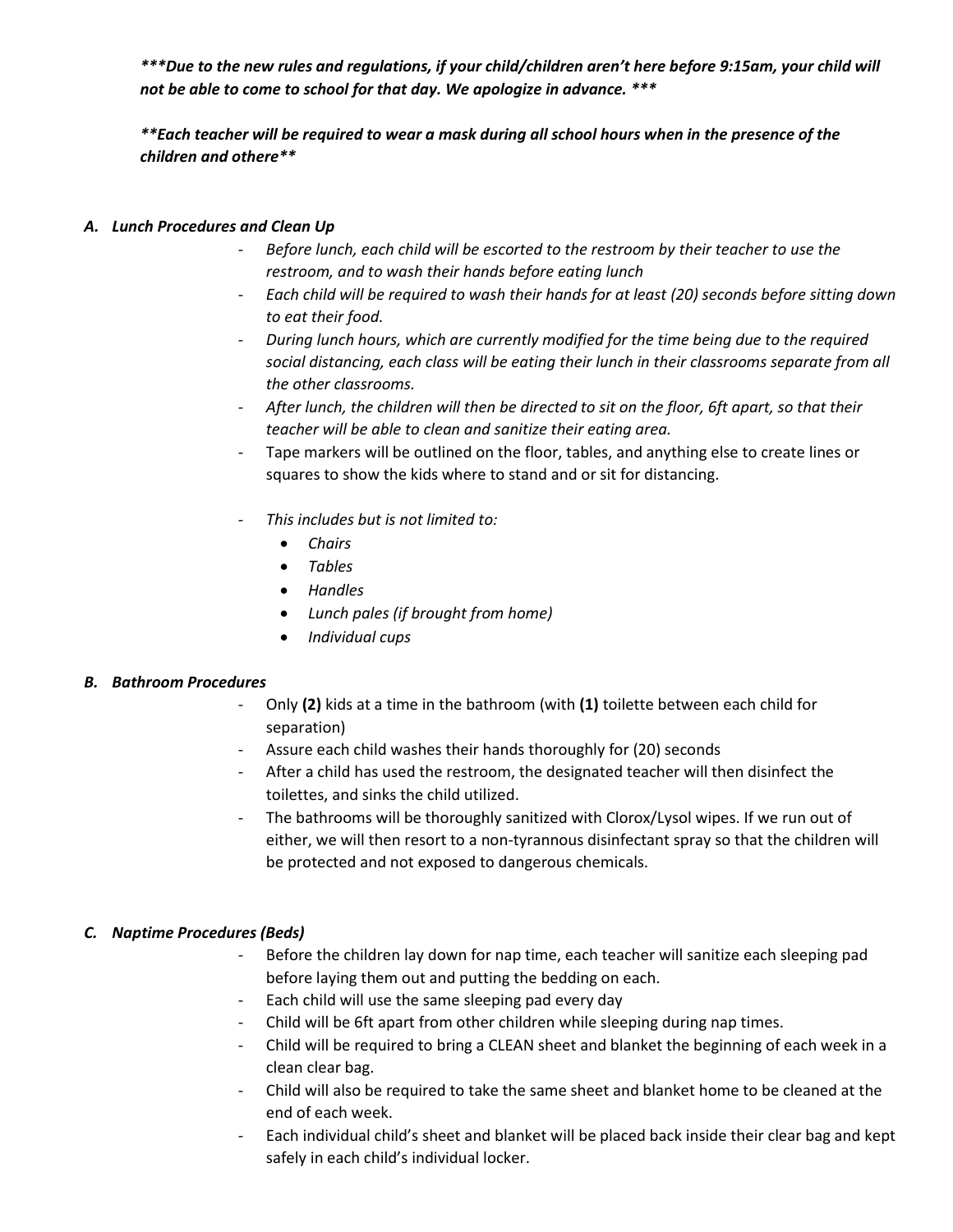## *IMPORTANT:*

*Based off the CDC Reopening Guidelines, each child MUST bring his/her own sheets and blankets. Due to the urgency of this requirement, we here at Gardena Christian Academy will strongly enforce this guideline. Your child will not be able to attend school for the day if he/she are not properly prepared for the day or for the week.*

### *D. Playtime and Toy Procedures*

- Small group of **(3)** children will be spread apart
- Classes will be separated during playtime schedule (1 class at a time outside and inside playtime)
- Each class will have a specific time scheduled to take their designated classrooms outside for distancing.
- The sanitization of toys and equipment will be done after each individual class has completed their outdoor activities.
- There will be a 10-15 minute window between each class in order to thoroughly clean all playground equipment
- All soft toys, sensory bins and toys wil be removed
- Costumes will no longer be allowed indefinitely

## *E. Outside Play Equipment*

- Only one class at a time on the yard
- Sanitize equipment before and after each group\
- Each piece of equipment will be sanitized thoroughly after each class
- Playground equipment will be cleaned and sanitized with Clorox/Lysol wipes and or spray wiped with disposable wipes and or paper towels.

### *F. Closing Procedures: Front Desk and Ipads*

- One teacher at the front desk
- Parents will not be able to come in unless it's an extremely important matter that needs to be discussed face to face.
- Once the front desk teacher sees the parent, that staff member will then contact the intended teacher that is responsible for that parents child.
- Front desk teacher will contact teacher via phone call and or walkie-talkie, and notify the teacher in charge to send the child up front
- A designated staff member will go to the classroom where the child is and escort that child to the parent waiting.
- Designated staff member will open the front door for the child
- That same staff member who retrieved the student will clock each student out as well
- Sanitize front desk before and after each student leaves
- Sanitize Ipad before after each use
- Clean and sanitize tables
- Make sure all rooms are clean and sanitized
- Make sure each doorknob and handle are disinfected